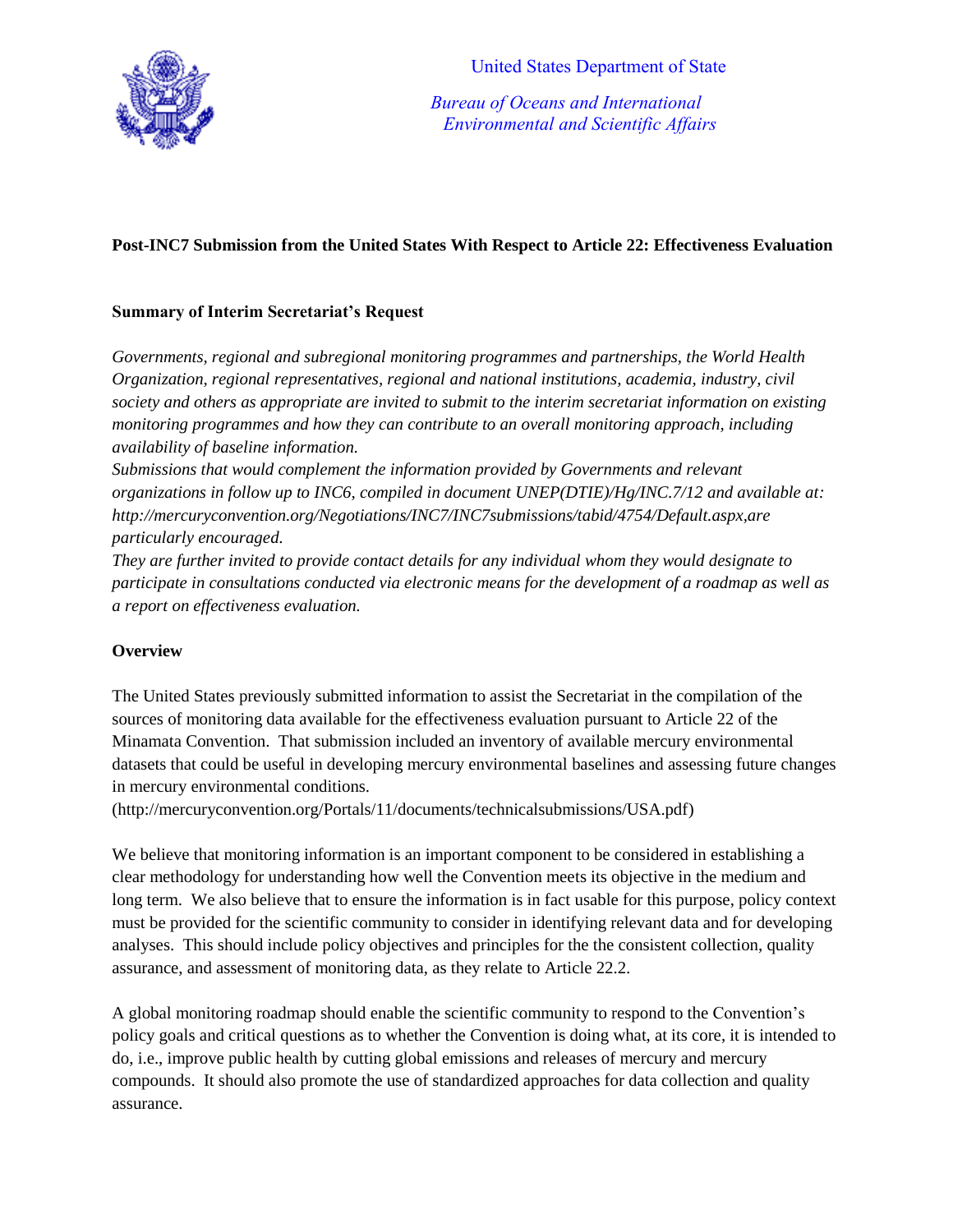Many signatories and a wide range of institutions and agencies have made significant investments in increasing our understanding of presence and impact of mercury in the environment. This trove of knowledge will prove invaluable for evaluating the effectiveness of the Minamata Convention. Although we expect scientific understanding of mercury to improve in the future, enough data already exists to serve as a progammatic baseline for a shared understanding of current conditions and to establish a means for comparing regularly collected monitoring data to those conditions.

The United States believes that the UNEP Global Mercury Assessment (GMA) should be considered as the reference document for the effectiveness evaluation. The GMA is publicly available, can provide the major data points needed for a programmatic baseline, is already produced at regular intervals, is a comprehensive report on mercury worldwide, synthesizes other best available data, and captures mercury trends in anthropogenic mercury emissions and releases. It has the capacity to evolve with our understanding of the science of mercury, and can incorporate new information as it becomes available. While we believe the GMA is a sufficient baseline, we are comfortable with considering whether there are additional existing data sources to complement the GMA data points as a baseline such as data from long-term monitoring assesments.

In this submission, the United States identifies attributes fundamental to an effective global monitoring roadmap, highlighting key scientific principles and best practices which we believe should be a prominent feature of the roadmap. The information presented here draws from the experiences and lessons learned from more than 35+ years of consistent and cooperative monitoring through the North America's National Atmospheric Deposition Program (NADP) and U.S. participation in other regional and global monitoring and research efforts.

## **Best Practices for the Collection and Use of Monitoring Information**

*Develop Policy-Relevant Goals for the Use of Specific Types of Information* 

The roadmap should set forth goals for mercury monitoring and modeling approaches that support the effective implementation of the Minamata Convention. This monitoring information should be aligned with the information needs of the policy-makers, resource managers, and scientists charged with managing risks and predicting environmental outcomes of mercury emissions changes and changes in other mercury releases. Examples of goals might include, but are not limited to:

- a. Establishing baseline mercury concentrations in multiple ecosystem compartments, and at different geographic scales.
- b. Determining spatial patterns and temporal long-term trends in mercury concentrations in aquatic and terrestrial ecosystems
- c. Quantifying the relations between mercury emission sources and total mercury deposition impacts to aquatic and terrestrial receptors, using multimedia monitoring and modeling approaches.
- d. Apportioning the contributions of global emissions (versus local and regional contributions) to media concentrations.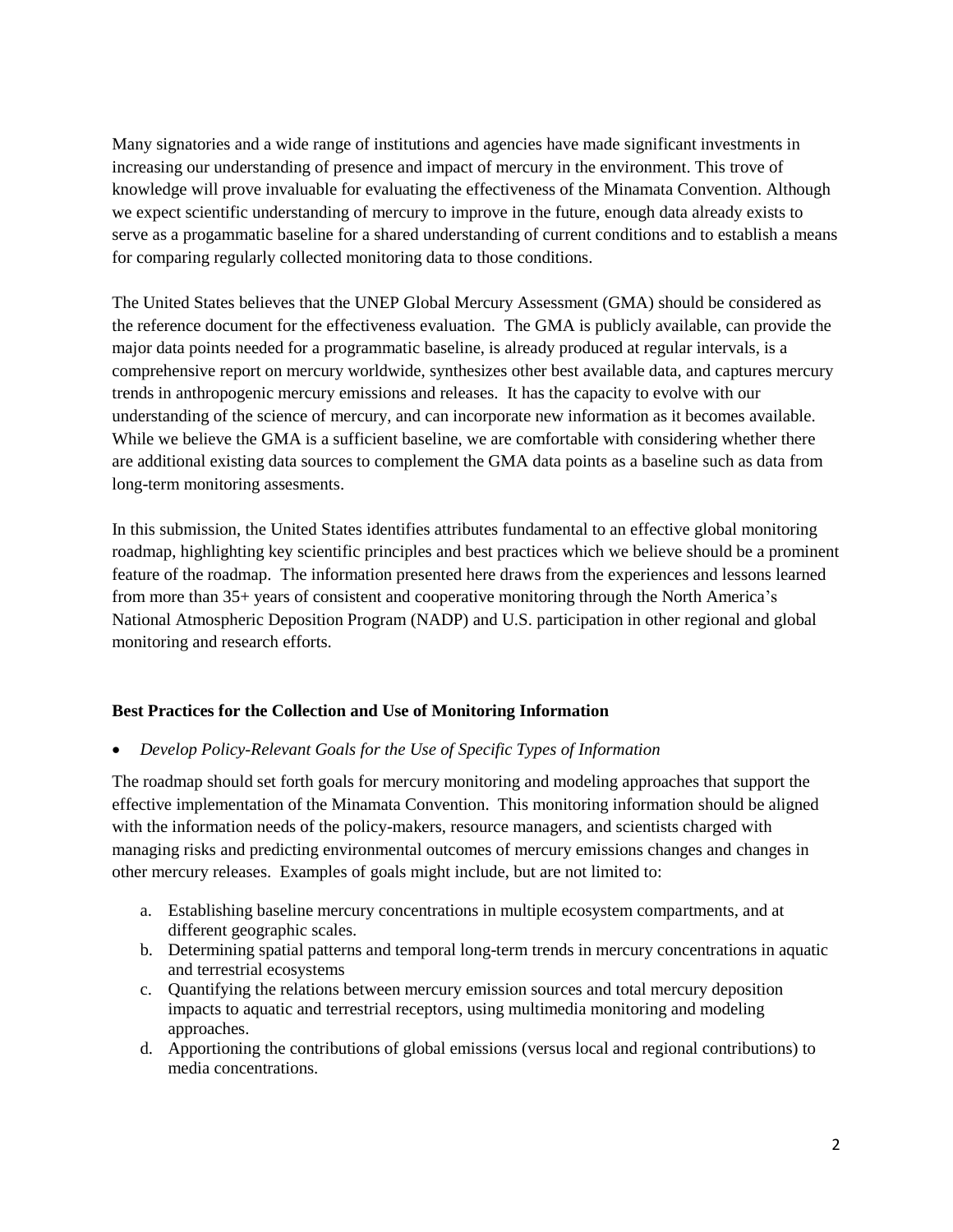#### *Build on Existing Long-term Monitoring Programs*

The approach must build on existing surveillance and monitoring efforts (e.g., National Atmospheric Deposition Program), where possible to maximize information, benefits, coordination, and efficiency, and to reduce cost. The approach should facilitate coordination between environmental monitoring programs to share expertise, enhance monitoring capacity, and maximize the effectiveness of a global mercury monitoring program. Cooperative arrangements between existing monitoring programs and related activities should facilitate meaningful contributions to global monitoring coordination. Measurement data and metadata documentation obtained from existing monitoring programs should be harmonized, and shared to the extent possible. Multimedia modeling data, where available, should also be considered.

## *Facilitate Data Comparability*

Standard operating procedures (SOPs) should be defined for field and laboratory operations, data management, and quality assurance. These SOPs would apply to all media targeted in a global monitoring program.

Written SOPs would enable participants in a globally-coordinated mercury monitoring approach to ensure procedural consistency over time. The SOPs would need to be flexible to accommodate a range of scientific efforts, adaptable to improvements from new research studies, and managed so that updates can be communicated and implemented systematically in a timely manner. SOPs would be developed through open and transparent decision-making processes that encourage scientific consensus. The approach should recognize that disparate methods and quality assurance/quality control procedures used across existing monitoring stations, programs, and regions yield data of unknown or varying quality. Efforts should be made to characterize these differences and where possible, harmonize sampling and analytical methodologies, practices, and procedures under a standard monitoring framework.

## *Robust Quality Assurance is Critical*

Confidence in the quality of the mercury monitoring data is an essential element for evaluating effectiveness. This can be facilitated by the development of standardized approaches to quality assurance that are consistently implemented and documented across regions. Quality assurance (QA) for mercury analysis would include steps for characterizing uncertainty and interferences for mercury species. Quality assurance for mercury sampling and analysis would include intercomparisons and audits of field procedures, instruments, and laboratories, establishment and maintenance of field sites, field sample collection procedures, data validation and verification, laboratory analysis/QA, public data release protocols, and external QA programs. The U.S. Geological Survey (USGS) external quality assurance program is a useful example to consider in designing such a quality assurance plan. (see http://pubs.usgs.gov/of/2005/1024/)

Robust quality assurance includes activities to evaluate potential sample alteration due to contamination and/or preservation issues, estimate the variability and bias of laboratory results, facilitate integration of data from various monitoring networks, and evaluate field-instrument performance. Good QA programs also seek to improve data collection and presentation protocols and to enhance data quality.